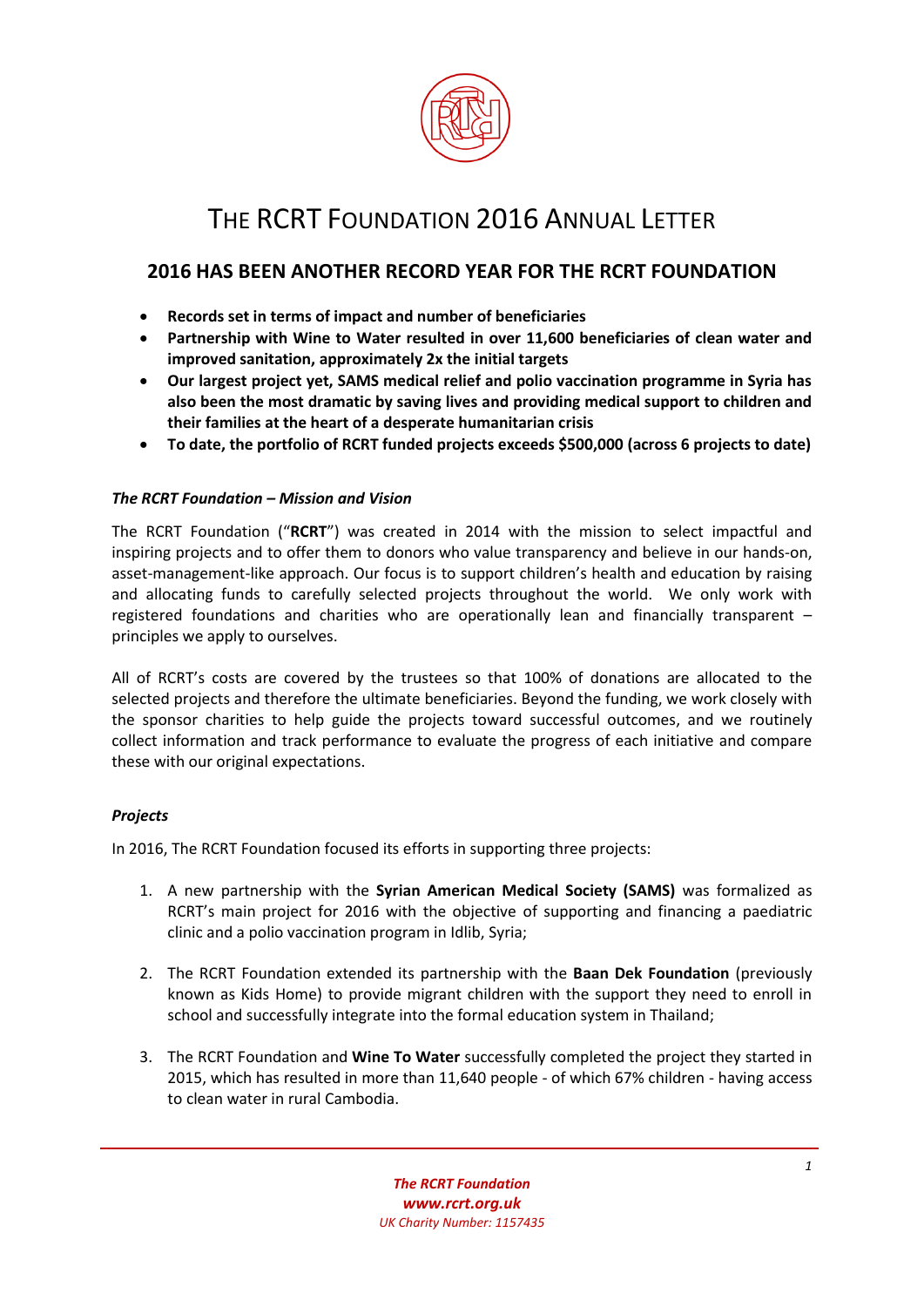

### *The Syrian American Medical Society (SAMS) project*

The SAMS Foundation is a non-profit, non-political, medical and humanitarian relief organization that is working on the front lines of crisis relief in Syria and in neighbouring countries to alleviate suffering and save lives.

In Syria, SAMS operates over 100 medical facilities that provide general and specialized medical care for Syrians in need. Programs include primary care, specialized treatments and vaccination campaigns.

#### *The Situation*

Prior to the conflict in Syria, the Syrian healthcare system was equivalent in quality to other middleincome nations. Unfortunately, this healthcare system has dramatically declined over the past 5-6 years in line with the political situation. It has suffered from the targeting of healthcare workers, doctors, and hospitals, the fleeing of nurses, physicians and qualified technicians and the sharp deterioration in educational and training programs.

It became essential to help create safe and functioning facilities to provide care for civilians, and very important to support those willing to stay who remain in harm's way.

In the midst of this conflict, civilians, especially children, lost access to medical care they need for acute illnesses, management of chronic conditions, and preventive measures that protect them from serious communicable diseases.

#### *Our Project*

In order to combat the depleted services of the healthcare system, RCRT decided to partner with SAMS to provide the necessary funding to support a primary care facility that focuses on paediatric care in the hospital situated in the village of Kurin, Idlib. This facility serves the local population of 17,000 people. The closest city with a hospital and primary health care is Ariha, approximately 10 km away. However, the direct routes to Ariha are not always open.





*The RCRT Foundation [www.rcrt.org.uk](http://www.rcrt.org.uk/) UK Charity Number[: 1157435](http://apps.charitycommission.gov.uk/Showcharity/RegisterOfCharities/SearchResultHandler.aspx?RegisteredCharityNumber=1157435)*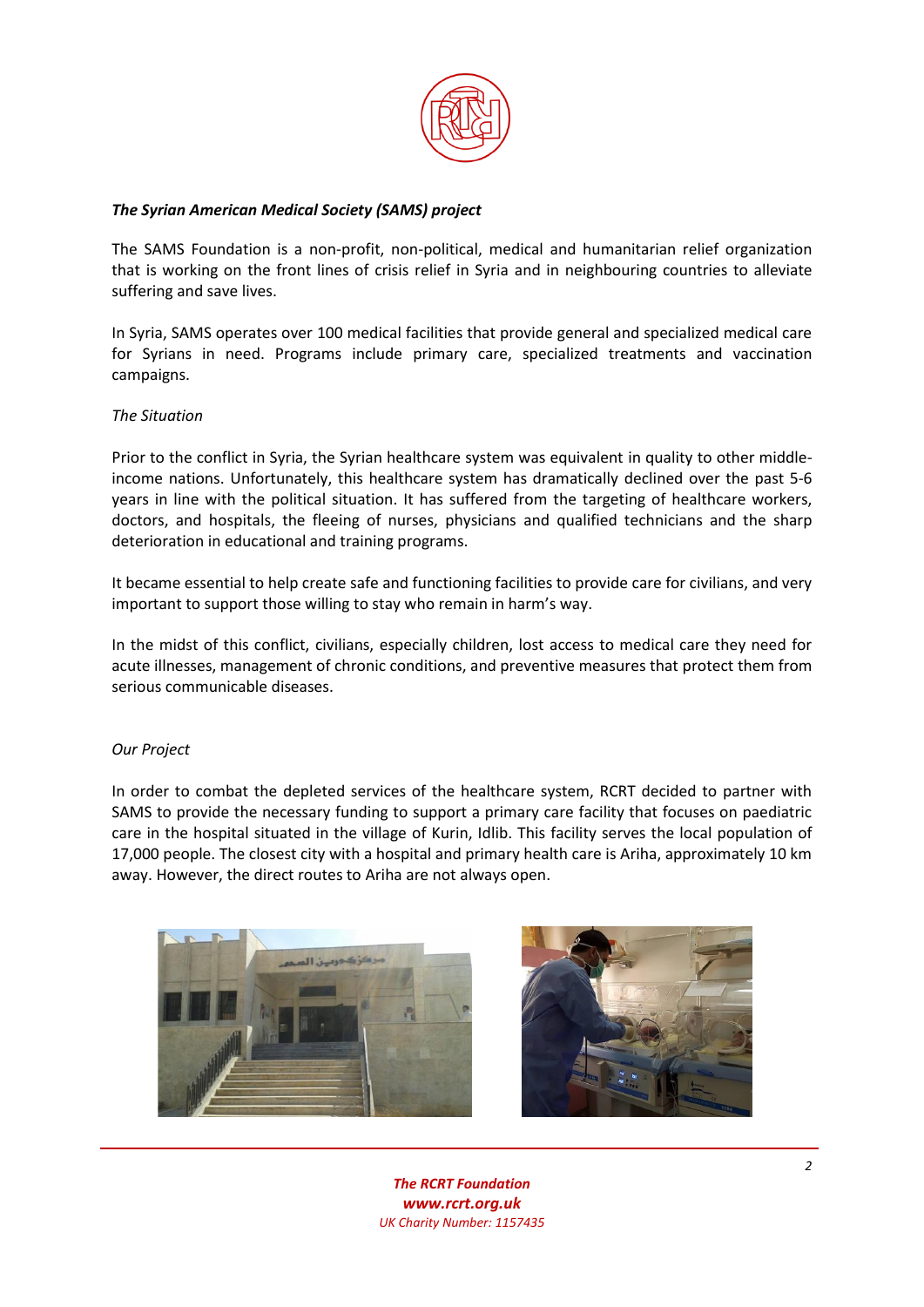

We were convinced that SAMS was going to be in position to properly implement this program in Idlib, due to its experience in the region. SAMS has successfully implemented medical relief programs in Syria for over 4 years and built strong relationships with the local medical councils and with medical and administrative staff in supported facilities. Over time SAMS gained the trust of local populations in areas where programs are implemented. Moreover as a member of Syria Immunization Task Force, SAMS has a collaborative relationship with UNICEF enabling SAMS to receive vaccines, transport and distribute them to medical facilities and immunization centres including Kurin clinic.

This has been pivotal to allow SAMS to partner with UNCHR in the polio vaccination campaign that has been launched in 2016, as a consequence of an outbreak of polio brought into Syria by foreign fighters from Afghanistan and Pakistan. The vaccination campaign that RCRT and SAMS have supported is particularly focused on children under 5 years of age, when this highly contaminative disease can be extremely life-threatening.

The main objective of our funding has been the provision of financial support to the Clinic in order to facilitate free childhood polio vaccines delivery alongside more general paediatric services, maternal support, and nutritional and infant care education. The quantitative targets that had been set were as follows:

- 12,000 children to receive paediatric care and maternal support
- 2,400 children under 5 years to receive polio vaccination

# *What have we achieved?*

Through the generous donations of a number of donors and two corporate matching programs, RCRT successfully secured enough funds to finance one year of running cost to support the clinic and its medical activities. Our support included the wages for personnel including one paediatrician, one GP, one dentist, one midwife, one pharmacy technician, four nurses, one administrator, two security guards, one driver and two janitors, as well as medicine supplies and the necessary funds to repair and maintain the clinic in Idlib.

**Since we started our partnership with SAMS in July 2016 through February 2017, the clinic in Idlib has treated already more than 22,700 patients, of which a substantial portion were children, and distributed more than 9,600 paediatric vaccines, 5,210 of which were Polio vaccines to children under 5 years of age. The initial beneficiaries' estimates/targets have therefore been already surpassed, with more than 4 months to go to the end of the program.**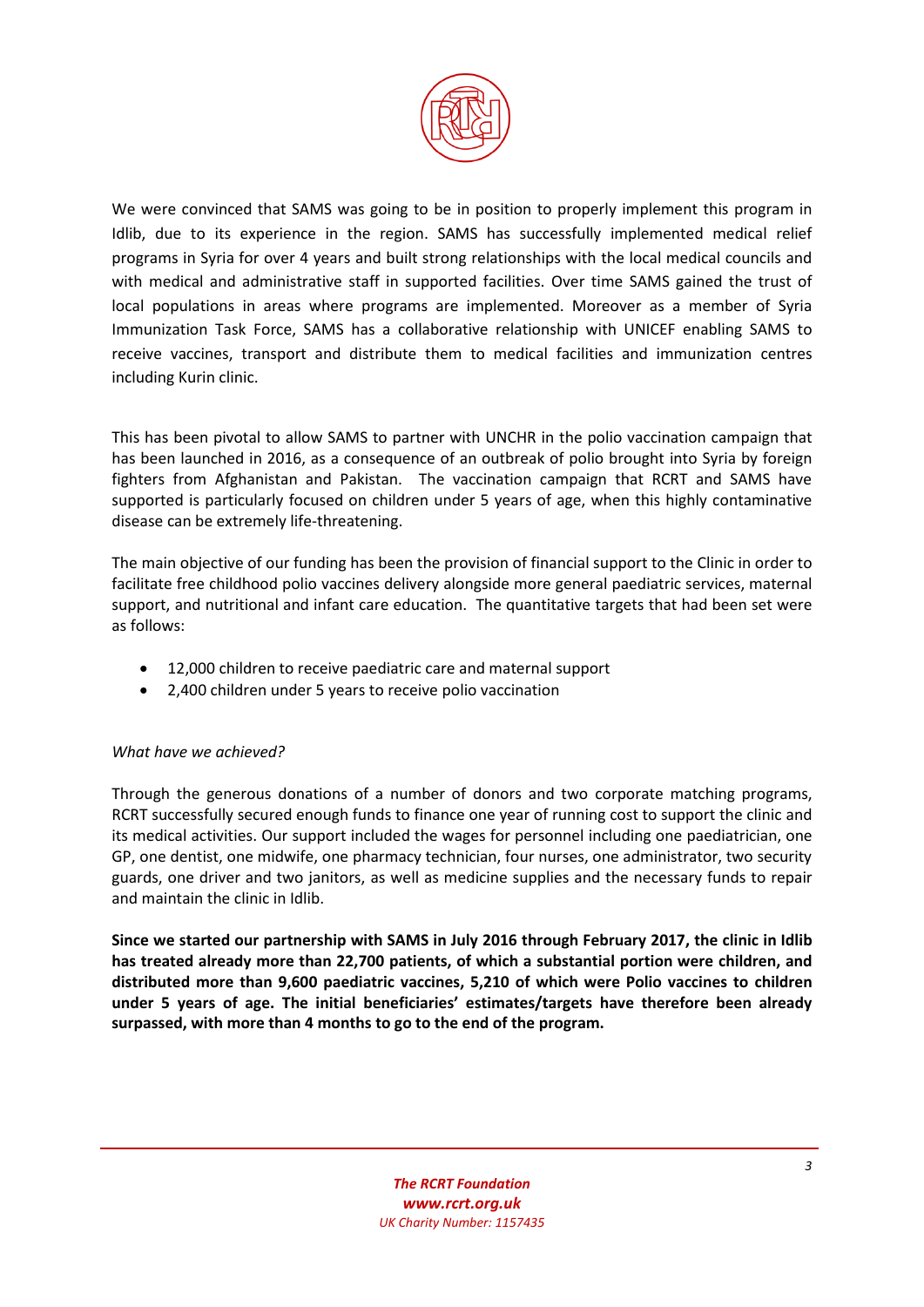

#### **Kids Home – Baan Dek**

Since its inception, RCRT has supported the Kids Home Foundation, now called 'Baan Dek Foundation'. Founded in 2002, Baan Dek is a Thai-registered Foundation that supports migrant children's access to essential services through programs that are all complemented by individual case management. Today, Baan Dek's programs successfully support approx. 1,000 children per year in and around Chiang Mai, providing the kids with 1) non-formal education that is crucial for their development and facilitates their integration into the Thai school system, 2) basic healthcare and emergency medical attention, and 3) immediate protection in the case of critical situations, including abuse, trafficking or labour exploitation.

The **Access2Education Project** builds on the successful experience of the Smile Project, which was entirely financed by the RCRT Foundation (previously under the name of the Harvip Foundation) from 2011 to 2015. From 2015 to 2016, the new project has been the Access2Education, which uses *after-school sessions* and the *Smile Holidays Program* to provide critical education and sports opportunities to 1,000+ of the most vulnerable children in Chiang Mai, Thailand.

#### *The Context*

Due to its geographic location and economic situation, Thailand is a regional destination for migrants. Approximately 3.5 million migrant workers cross the border in search of work opportunities in Thailand, often bringing their children with them. There are approximately 330,000 migrant children currently living in Thailand, and about 60,000 of these children live on or next to construction sites, representing a vulnerable population.

#### *The Access2Education Project: Overview & Achievements*

Through support from RCRT, the Access2Education Project has provided after-school sessions to give the kids the support they need to enrol in school and successfully integrate into the formal education system. The after-school sessions provide homework assistance and individual support from teachers specialized in work with migrant children. The Smile Holidays Program offers the kids creative activities, physical exercise and sports, and other activities fundamental to their development during their school holidays.

Through both after-school sessions and Smile Holidays, we have been able to benefit 569 kids in 2015, and ca. 332 in H1 2106 alone. These programs are absolutely essential to the educational support that Baan Dek provides to these children, and this support has led to the **successful enrolment of 98% of these children in school in 2016, which is up from 80% in 2014.**

After-school sessions and Smile Holidays combined have reached 11 communities over the reporting period, including 9 construction site camps, 1 government-run orphanage, and 1 public school. These sessions benefitted circa 125-130 children per holiday period (there are 2 main holiday periods per annum). Kids in attendance showed increased interest in all 4 key areas of childhood development (cognitive, psychosocial, linguistic and physical) and successfully learned about their Child Rights from the education sessions on Child Protection.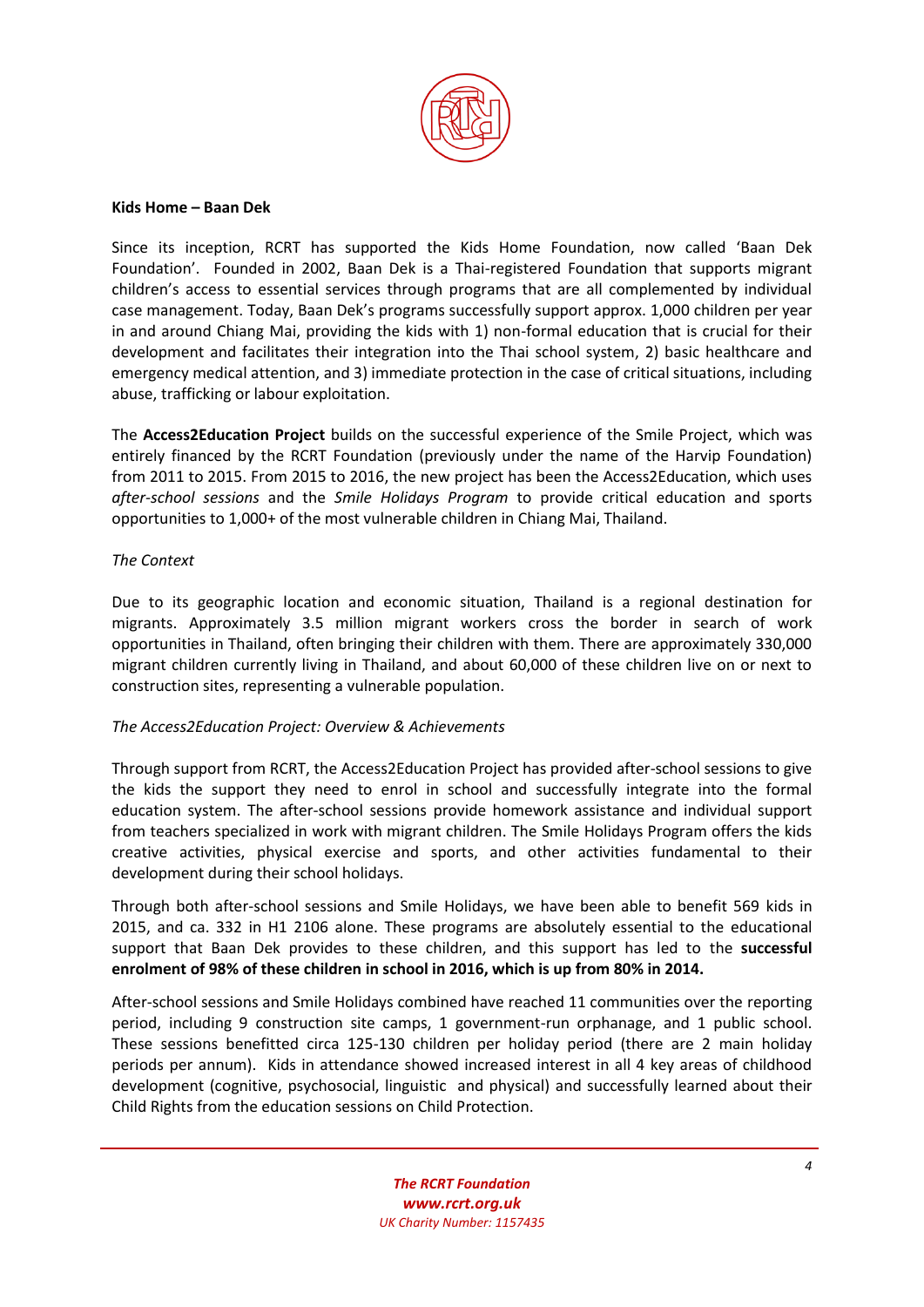

#### **Wine To Water**

The RCRT Foundation was proud to introduce Wine To Water ("**WtW**") at our 2015 Gala at London's Mondrian Hotel. Since inception, Wine to Water has been providing access to clean water in a sustainable way across the world. Following extensive due diligence and research, The RCRT Foundation decided to partner with WTW to focus specifically on a project in Cambodia.

Since the 2015 Gala, RCRT & Wine To Water are working together to provide safe drinking water within the Svay Rieng region of Cambodia. This is accomplished through the construction of borehole water wells, building sanitary latrines, the distribution of ceramic water filters, and sanitation & hygiene education programs.

#### *The context*

One of the poorest countries in Asia, Cambodia was racked by genocide during the reign of the communist guerrilla group Khmer Rouge. From 1975 to 1979, nearly two million people were killed in an effort to abolish money, private property and religion. A monarchy was re-established in 1993, but the scars of the Khmer Rouge are still present in Cambodia's deep poverty and dependence on subsistence farming. As a result, much of the population relies on contaminated water, resulting in a constant battle with disease and death.

Still recovering from years of civil war and genocide, much of the Cambodian population still struggles with water access and improved sanitation. Families in poverty often get their water from polluted ponds and rivers: water sources that are a breeding ground for infectious diseases. More than 10,000 die from water-related illnesses each year, many of them children under the age of 5 - Cambodia has one of the highest infant mortality rates in Southeast Asia.

#### *What have we achieved?*

Thanks to the support of RCRT, **a total of 11,641 individuals have had their lives transformed through the provision of water and improved sanitation & hygiene** – this excellent result almost doubled the original objectives and has been achieved by targeting high impact locations such as schools and community gathering points. Further details include:

- Throughout the year, WtW drilled 90 new wells that are now providing 1,948 adults and 3,124 children access to water throughout the year. This provides families with a means for sustainable living. They now have enough water to meet basic needs such as: drinking, cooking, bathing, laundry, and basic farming;
- Having access to water however, does not guarantee freedom from water borne illness. It is imperative to practice a form of household water treatment in conjunction with safe water storage. For this WTW provided 1,613 adults and 2,743 children with 600 ceramic water filtration systems. These are simple micro-porous ceramic pot filters infused with antimicrobial nanosilver particles that provide an entire family with safe drinking water. These filters are long-lasting and are simple to clean and maintain;
- To provide more reliable hygiene and sanitation, families must have access to a latrine. Improved sanitation is greatly needed in Cambodia. The WtW team has constructed 99 latrines that are serving 279 adults and 1,934 children. Latrine access greatly reduces the spreading of disease and reduces the risk of water contamination;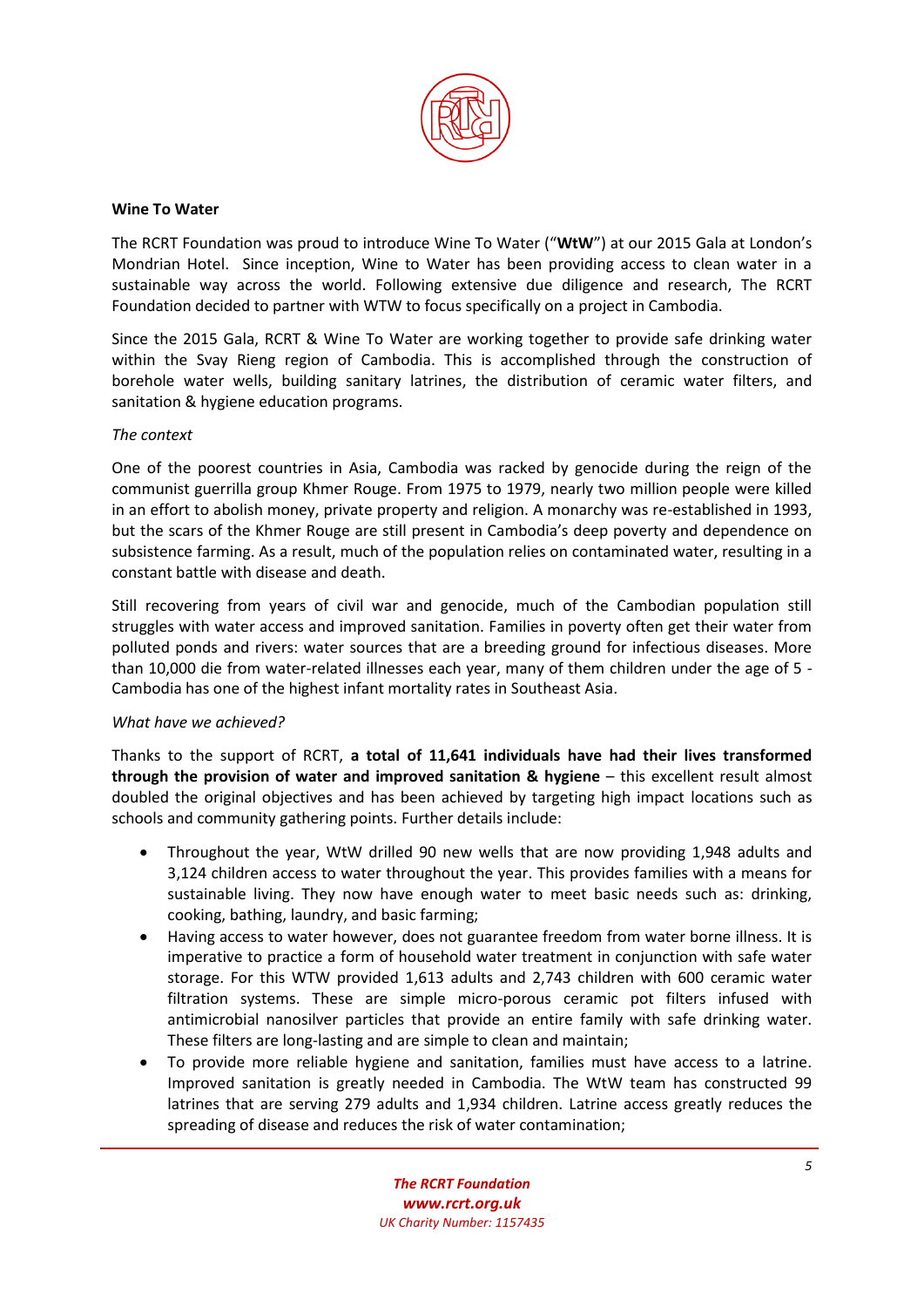

 In conjunction with the new technologies provided, WTW works to train individual community health leaders to conduct health workshops that focus on topics such as water, sanitation, solar water disinfection and diarrheal treatment using Oral Rehydration Salts (ORS). Throughout Svay Reing, community health leaders conducted a total of 624 workshops with 9901 participants.

In addition, RCRT funded the purchase of an air compressor in a view to enable the excavation of deeper and higher capacity wells through harder soil and rock. This long term investment is expected to support a commercially sustainable well-drilling business, whose proceedings will be reinvested in further charity water projects.



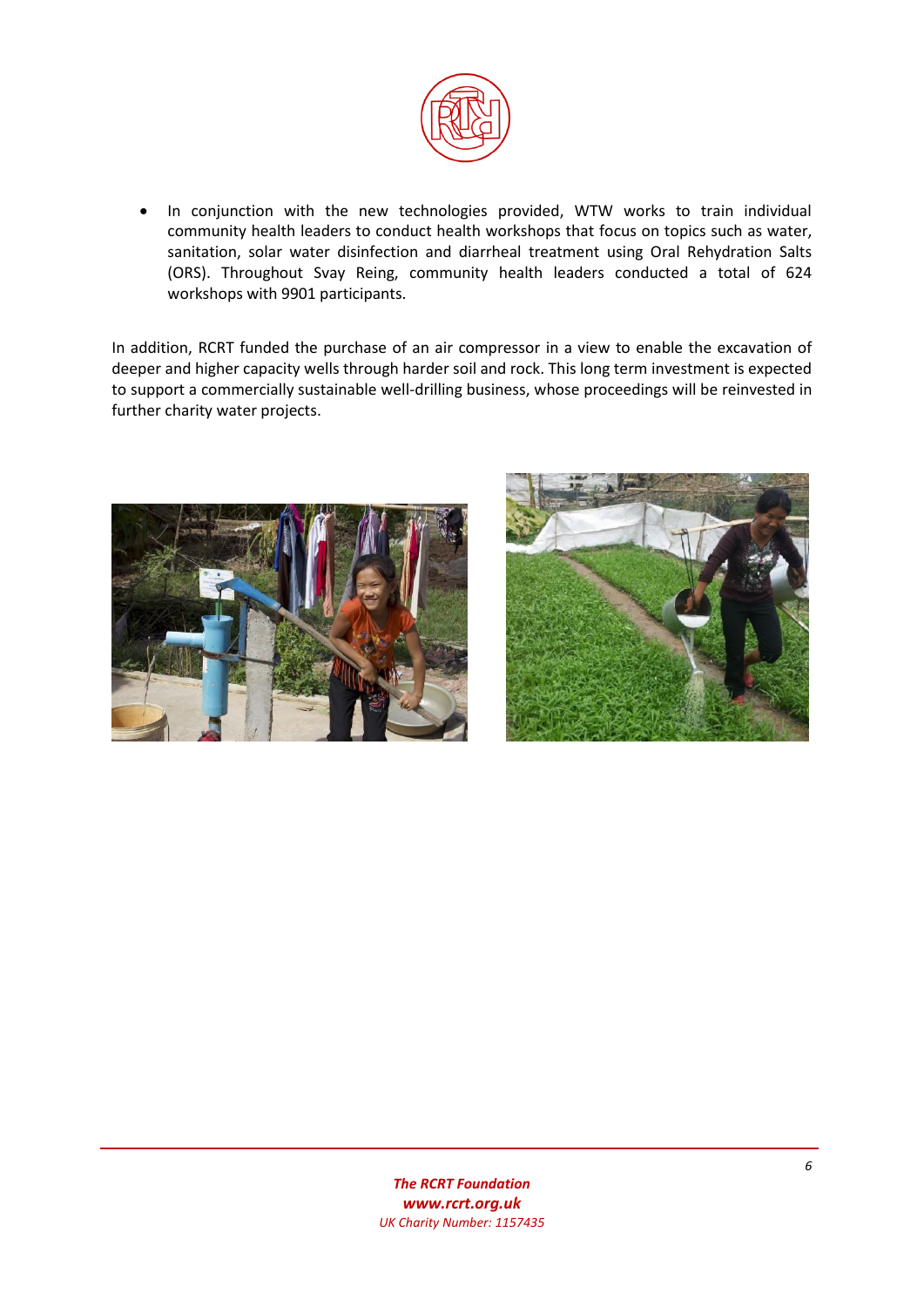

#### **2016-17 Organisational Overviews**

We are very pleased to announce that Sonja Laud and Joost Schellens have been appointed new trustees of the RCRT Foundation. We've known personally Sonja and Joost for many years and we are extremely proud to count them as valuable members of the team.

Our Chairman, Lorenzo Guidi, has been confirmed for an additional year and we are pleased to announce that Ben Barnett has been elected Managing Trustee of the RCRT Foundation for 2017. As a reminder, the Managing Trustee's role is to oversee all RCRT's activities while the Chairman has more of an administrative role, including representing the RCRT vis-à-vis the Charity Commission.

Finally, we continue to benefit of the support from our Ambassadors Committee, who are working alongside the RCRT Trustees to promote the values and initiatives of our charity, and provide advice on how The RCRT Foundation operates and its strategic decisions.

#### **2016 Fundraising initiatives and results**

2016 has been another year of strong growth in terms of funds deployed and project beneficiaries. Thanks to various private donations over the course of the year, corporate matching proceeds and the annual contributions by its Trustees, RCRT has raised in excess of \$129k.

By the end of the year, after all costs, RCRT has cumulated own funds, available for next year's project, of ca. \$20.2k. The below table illustrates RCRT's sources and uses for 2016.

| Sources and Uses - 2016 Pro Forma              |         |                          |         |
|------------------------------------------------|---------|--------------------------|---------|
| Sources                                        |         | <b>Uses</b>              | Ś2      |
| Fund raising activities $1$                    | 106,462 | <b>SAMS Project</b>      | 124,000 |
| Trustees Donations                             | 17,206  | WtW Project <sup>4</sup> | 5,900   |
|                                                | 1,542   | General admin costs      | 3,567   |
| Gift Aid (est.)<br>RCRT own funds <sup>3</sup> | 8.257   |                          |         |
| Total                                          | 133,467 | Total                    | 133,467 |

*(1) Including corporate matching programs, etc.*

*(2) Using the exchange rates as of 31.12.16 (\$/£: 1.239)*

*(3) RCRT's own funds as of 31.12.16 were equal to \$20,206.52*

*(4) Additional \$5.9k were funded to the WtW project bringing the total project amount to \$85.9k (\$80k was funded in 2015)*

*Important note: as a reminder, all of the running/admin costs are covered by the Trustees annual donations, so that all money raised can be deployed to our new and ongoing projects.*